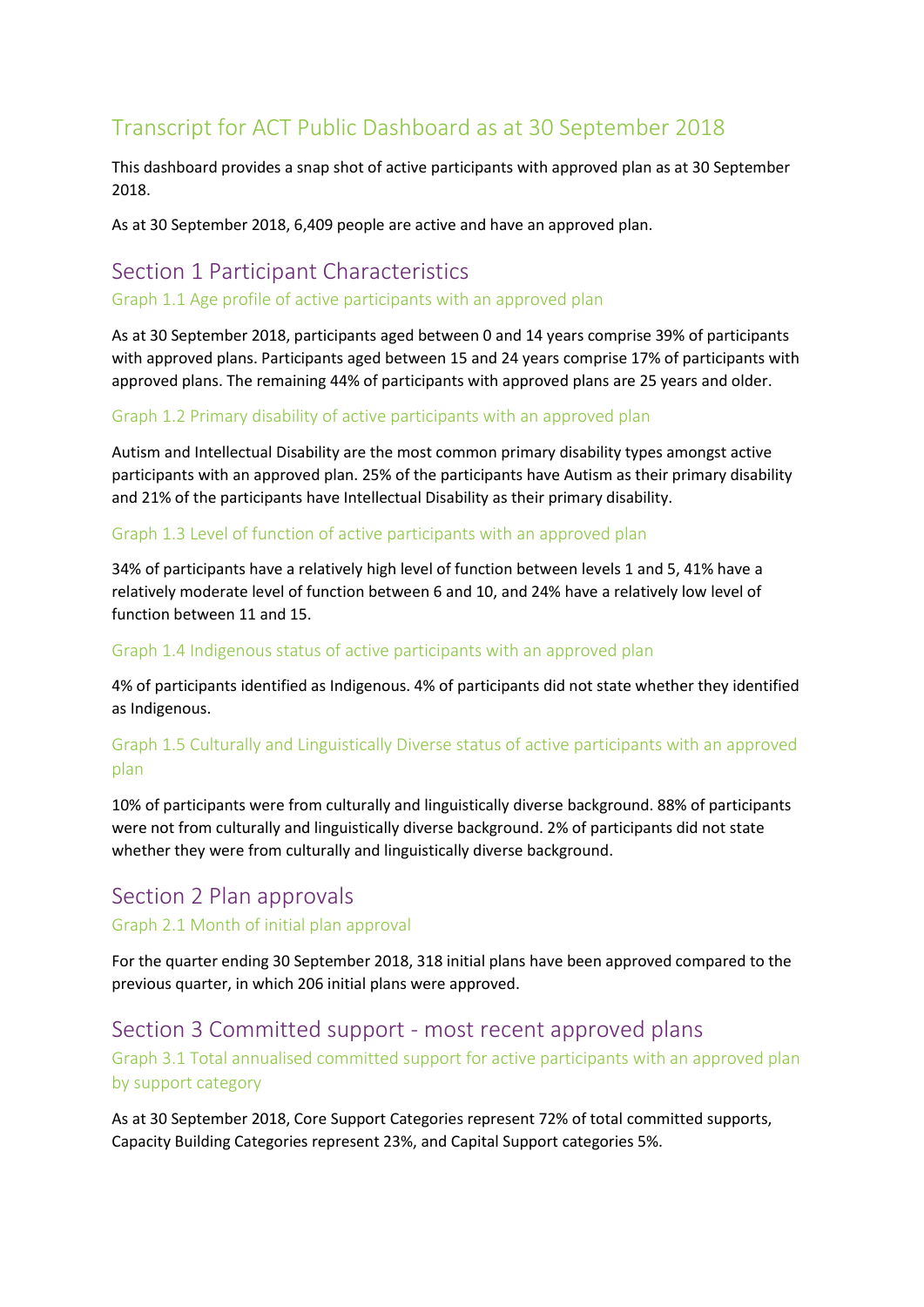### Graph 3.2 Total annualised committed support for active participants with an approved plan by primary disability

Participants with Intellectual Disability and Autism receive the highest proportion of total annualised committed support amongst all active participants with an approved plan. Participants with Intellectual Disability receive 30% of the total committed supports, while participants with Autism received 17% of the total committed supports.

### Graph 3.3 Total annualised committed support for active participants with an approved plan by age group

The 0 to 14, 15 to 24, and 25+ age groups represent 13%, 15% and 72% respectively of total committed supports.

### Graph 3.4 Total annualised committed support for active participants with an approved plan by level of function

Participants with level of function between 11 and 15 have relatively lower function or a higher level of disability, and they receive 59% of total committed supports. Participants with level of function between 6 and 10 have a relatively moderate level of function or disability, and they receive 32%. Participants with a level of function between 1 and 5 have relatively high level of function or a low level of disability, and they receive 9% of total committed supports.

# Section 4. Annualised committed support - most recent approved

### plans

### Graph 4.1 Distribution of active participants with an approved plan by annualised committed support band

As at 30 September 2018, 15% of active participants with approved plans have annualised committed supports in the range \$5,001-\$10,000, 14% in the range \$30,001-\$50,000, and 14% in the range \$10,001-\$15,000.

### Graph 4.2 Average annualised committed support for active participants with an approved plan by primary disability

Participants with a primary disability of Spinal Cord Injury receive the highest amount of average annualised committed support, and participants with a primary disability of Cerebral Palsy receive the second highest amount of average annualised committed support.

### Graph 4.3 Average annualised committed support for active participants with an approved plan by age group

Participants in the 45 to 54 years age group receive the highest amount of average annualised committed support, and the 25 to 34 years age group receive the second highest amount of average annualised committed support.

### Graph 4.4 Average annualised committed support for active participants with an approved plan by level of function

The average annualised committed support for participants with relatively high functional capacity (corresponding to a level of function between 1 and 5) is \$14,190, whereas the average annualised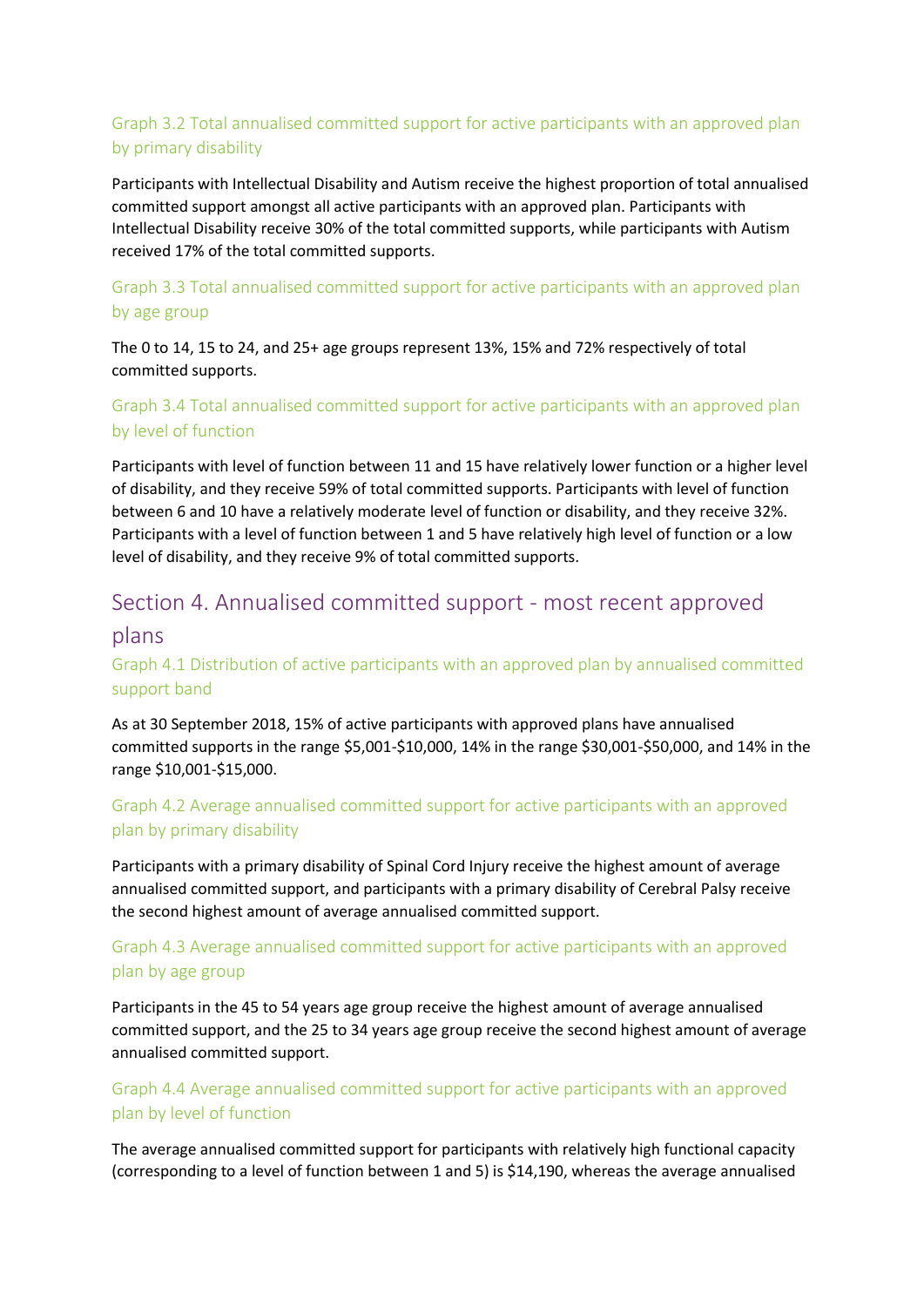committed support for participants with relatively low functional capacity (corresponding to a level of function between 11 and 15) is \$135,923.

# Section 5. Providers

Graph 5.1 Registered providers by entity type

As at 30 September 2018, there are 1,424 registered providers, 343 are Sole Traders and 1,081 are Organisations.

#### Table 5.2 Registered providers by registration group

The most common registration groups are Assist Prod-Pers Care/Safety (431 providers registered), followed by Personal Mobility Equipment (305 providers registered) and Therapeutic Supports (289 providers registered).

# Section 6. Participants and carers outcomes and support packages by participant age group

Participants and carers outcome indicators reported are from baseline outcomes data collected on participants when they receive their initial plan. Outcomes data was collected using the Short Form Outcomes Framework (SFOF) questionnaires. Participants with an initial plan approved during the period between 1 July 2016 and 30 September 2018 are included.

#### Participant age group: birth to before starting school

Description of key participant outcome domains:

Outcome statements for children aged 0-6 years (or school entry):

1. Children gain functional, developmental and coping skills that are appropriate to their ability and circumstances / specialist services

- 2. Children show evidence of self-determination in their everyday lives
- 3. Children participate meaningfully in family life
- 4. Children participate meaningfully in community life

### Graph 6.1 Selected participant outcome indicators from participants aged between birth and before starting school

For participants age 0 to before starting school: 54% of parents or carers have concerns in 6 or more areas; 72% say their child is able to tell them what he or she wants; 63% of children can make friends outside family; 59% of children participate in age appropriate community, cultural or religious activities; and 63% of children are welcomed or actively included.

Description of key carer outcome domains:

Outcome statements for families / carers of children with disability aged 0-6 years:

- 1. Families know their rights and advocate effectively for their children
- 2. Families feel supported
- 3. Families are able to gain access to desired services, programs, and activities in their community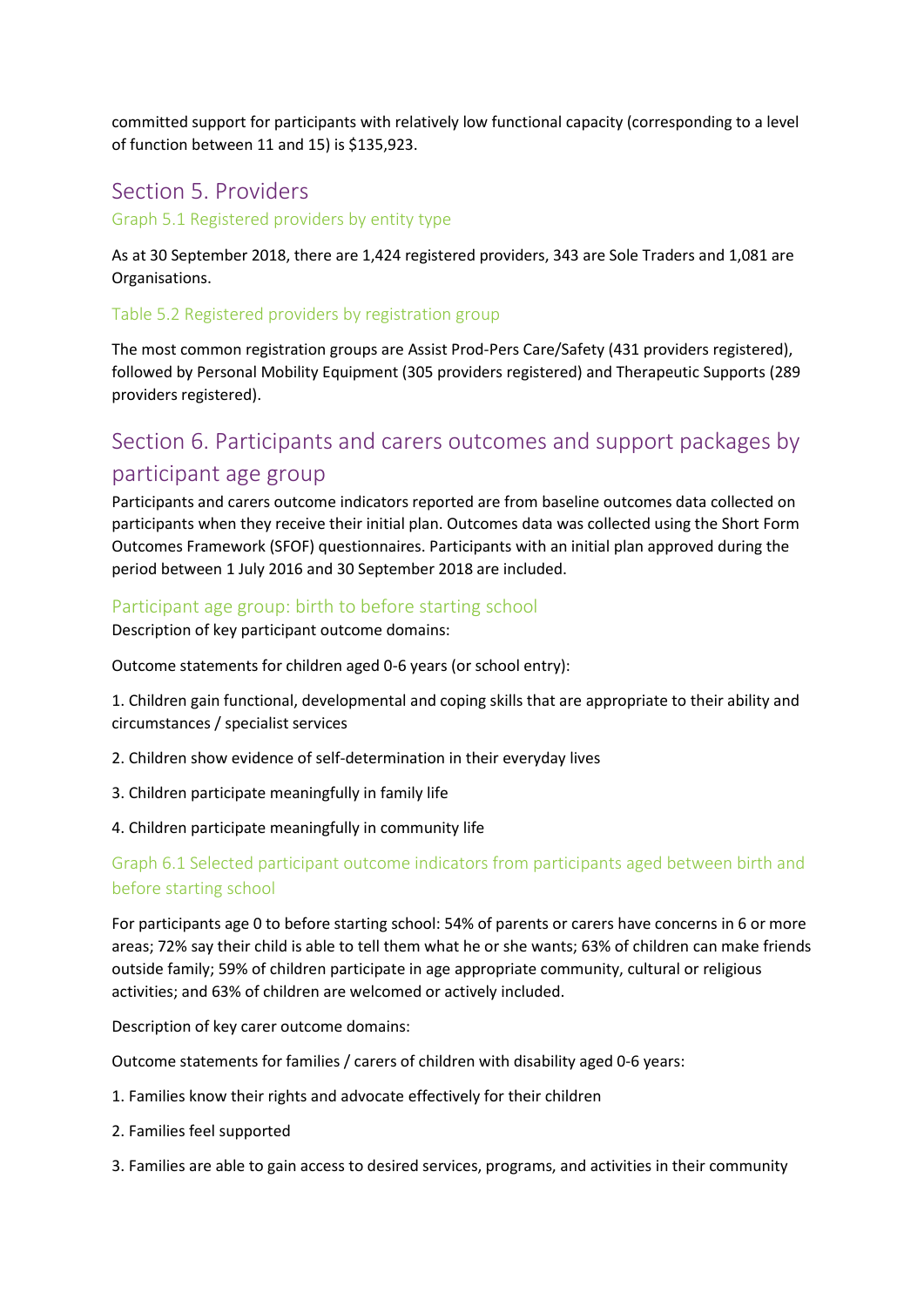#### 4. Families help their children develop and learn

#### 5. Families enjoy health and wellbeing

#### Graph 6.3 Selected carer outcome indicators from participants aged 0 to 14 years of age

For carers of participants starting school to 14: 11% receive Carer Payment; 24% receive Carer Allowance; 56% work in a paid job; 51% say they (and their partner) are able to work as much as they want; 85% are able to advocate for their child; 51% have friends and family they see as often as they like; 88% feel confident in supporting their child's development; and 77% rate their health as good, very good or excellent.

Graph 6.5 Distribution of active participants with an approved plan by level of function for age 0 - 6 years

For the 0 to 6 years age group, 73% of participants have a relatively high level of function or low level of disability and 9% have a relatively low level of function or high level of disability.

### Graph 6.6 Distribution of active participants with an approved plan by primary disability for aged 0 - 6 years

40% of participants have Developmental delay in the 0 to 6 years age group, while 21% have Autism and 9% have Global developmental delay.

### Graph 6.7 Distribution of active participants with an approved plan by annualised committed support band for ages 0 - 6 years

The largest proportion of participants in the 0 to 6 years age group have annualised supports in the \$10,001-\$15,000 range (31% of participants in the age group), followed by \$5,001-\$10,000 (26% of participants in the age group) and \$15,001-\$20,000 (21% of participants in the age group).

### Graph 6.8 Total annualised committed support for active participants with an approved plan by support category for aged 0 - 6 years

Capacity Building - Daily Activities is the support category receiving the most committed supports (78% of the total annualised committed support for the age group), followed by Core - Daily Activities (8%) and Capital - Assistive Technology (7%).

#### Participant age group: starting school to age 14

Description of key participant outcome domains:

Outcome statements for children aged 7 (or school entry) to 14 years:

1. Children gain functional, developmental and coping skills that are appropriate to their ability and circumstances / specialist services

2. Children show evidence of self-determination in their everyday lives

3. Children participate meaningfully in family life

#### 4. Children participate meaningfully in community life

Graph 6.9 Selected participant outcome indicators from participants between starting school and aged 14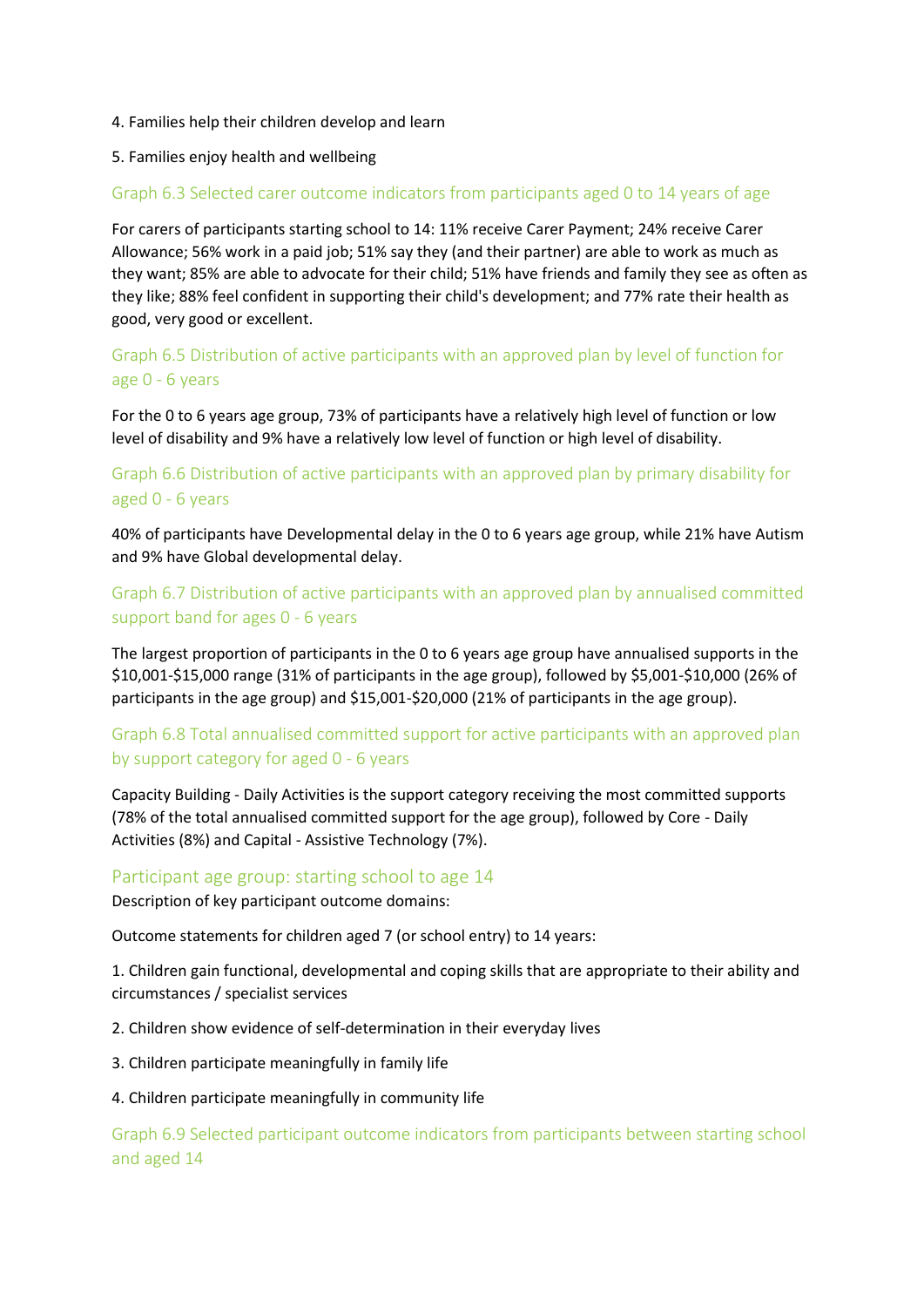For the 7 to 14 years age group: 27% of children are developing functional, learning and coping skills appropriate to their ability and circumstances; 49% are becoming more independent; 18% spend free time with friends without an adult present; 80% have a genuine say in decisions about themselves; 79% attend school in a mainstream class; 69% make friends with people outside the family; 47% spend time after school and on weekends with friends or in mainstream programs; and 77% are welcomed or actively included.

Description of key carer outcome domains:

Outcome statements for families / carers of children with disability aged 7 to 14 years:

- 1. Families know their rights and advocate effectively for their children
- 2. Families feel supported
- 3. Families are able to gain access to desired services, programs, and activities in their community
- 4. Families help their children develop and learn

5. Families enjoy health and wellbeing

### Graph 6.11 Selected carer outcome indicators from participants aged between birth and aged 14 years

11% receive Carer Payment; 24% receive Carer Allowance; 56% work in a paid job; 51% say they (and their partner) are able to work as much as they want; 85% are able to advocate for their child; 51% have friends and family they see as often as they like; 88% feel confident in supporting their child's development; and 77% rate their health as good, very good or excellent.

### Graph 6.13 Distribution of active participants with an approved plan by level of function for age 7 to 14 years

For the 7 to 14 years age group, 52% of participants have a relatively high level of function or low level of disability and 17% have a relatively low level of function or high level of disability.

### Graph 6.14 Distribution of active participants with an approved plan by primary disability for age 7 to 14 years

51% of participants have Autism in the 7 to 14 years age group, while 21% have Intellectual Disability and 7% have Other Sensory/Speech.

### Graph 6.15 Distribution of active participants with an approved plan by annualised committed support band for age 7 to 14 years

The largest proportion of participants in the 7 to 14 years age group have annualised supports in the \$5,001-\$10,000 range (31% of the participants in the age group), followed by \$10,001-\$15,000 (24%) and \$15,001-\$20,000 (12%).

### Graph 6.16 Total annualised committed support for active participants with an approved plan by support category for age 7 to 14 years

Capacity Building - Daily Activities is the support category receiving the most committed supports (47% of the total annualised committed support for the age group), followed by Core - Daily Activities (26%) and Core - Social and Civic (6%).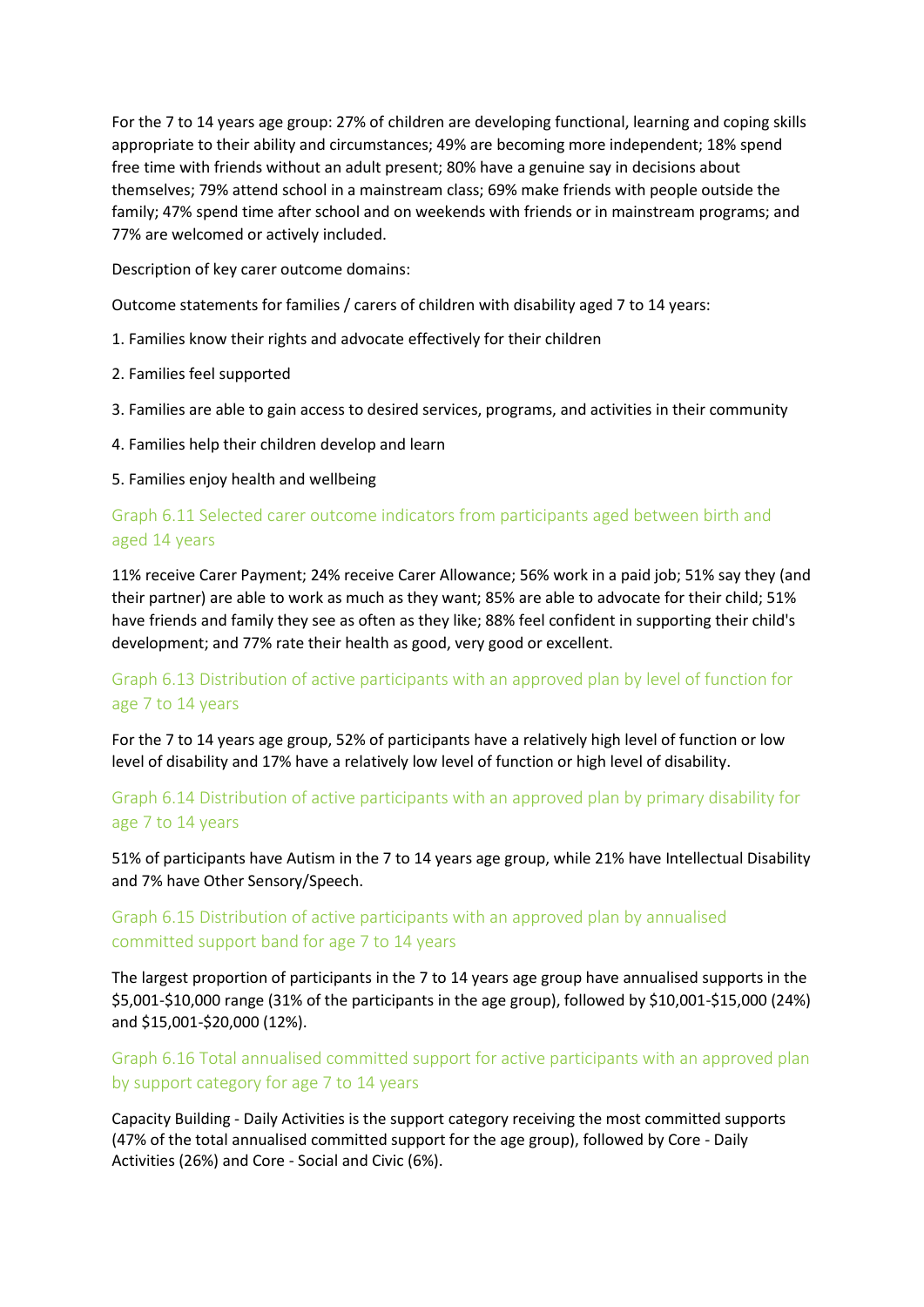Description of key participant outcome domains:

The adult framework consists of 8 participant domains:

- 1. Choice and control
- 2. Daily living activities
- 3. Relationships
- 4. Home
- 5. Health and wellbeing
- 6. Lifelong learning
- 7. Work
- 8. Social, community and civic participation

#### Graph 6.17 Selected outcome indicators from participants aged 15 to 24

For the 15 to 24 years age group: 39% are happy with the level of independence/control they have now; 61% choose what they do each day; 22% were given the opportunity to participate in a selfadvocacy group meeting; 77% want more choice and control in their life; 24% have no friends other than family or paid staff; 76% are happy with their home; 84% feel safe or very safe in their home; 61% rate their health as good, very good or excellent; 74% did not have any difficulties accessing health services; 63% currently attend or previously attended school in a mainstream class; 28% have a paid job; 13% volunteer; and 35% were actively involved in a community, cultural or religious group in the last year.

Description of key carer outcome domains:

Outcome statements for families / carers of participants aged 15 to 24 years:

- 1. Families know their rights and advocate effectively for their young person with disability
- 2. Families have the support they need to care
- 3. Families are able to gain access to desired services, programs, and activities in their community
- 4. Families help their young person become independent
- 5. Families enjoy health and wellbeing

#### Graph 6.19 Selected outcome indicators from carers of participants aged 15 to 24

17% receive Carer Payment; 29% receive Carer Allowance; 68% work in a paid job; 64% are able to work as much as they want; 82% are able to advocate for their family member; 51% have friends and family they see as often as they like; 53% know what their family can do to enable their family member with disability to become as independent as possible; and 70% rate their health as good, very good or excellent.

Graph 6.21 Distribution of active participants with an approved plan by level of function for age 15 to 24 years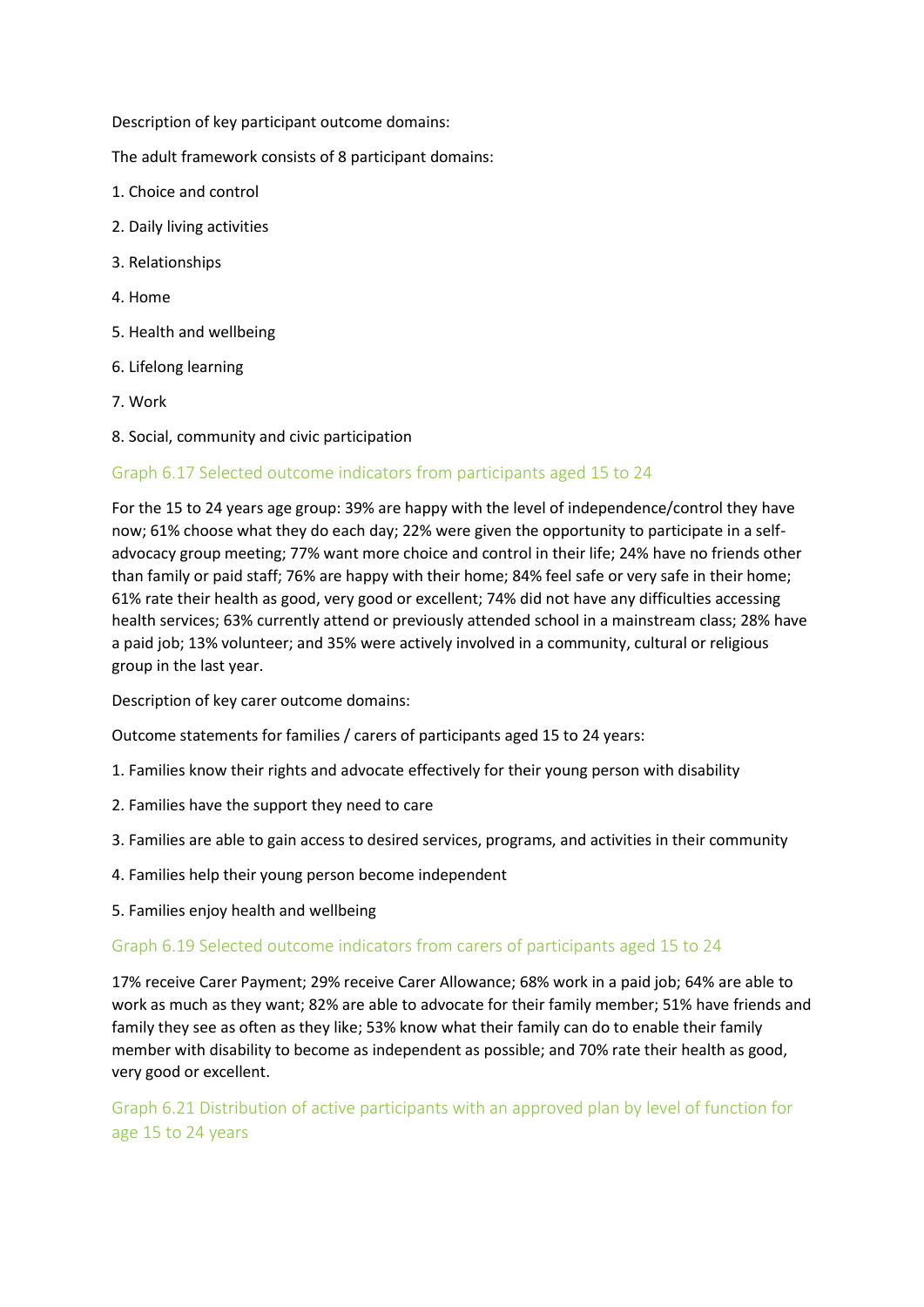For the 15 to 24 years age group, 28% of participants have a relatively high level of function or low level of disability and 26% have a relatively low level of function or high level of disability.

### Graph 6.22 Distribution of active participants with an approved plan by primary disability for age 15 to 24 years

43% of participants have Autism in the 15 to 24 years age group, while 32% have Intellectual Disability and 7% have Cerebral Palsy.

### Graph 6.23 Distribution of active participants with an approved plan by annualised committed support band for age 15 to 24 years

The largest proportion of participants in the 15 to 24 years age group have annualised supports in the \$50,001-\$100,000 range (16% of the participants in the age group), followed by \$30,001-\$50,000 (16%) and \$5,001-\$10,000 (13%).

### Graph 6.24 Total annualised committed support for active participants with an approved plan by support category for age 15 to 24 years

Core - Daily Activities is the support category receiving the most committed supports (43%), followed by Core - Social and Civic (21%) and Capacity Building - Daily Activities (11%).

#### Participant age group: age 25 and plus

Description of key participant outcome domains

The adult framework consists of 8 participant domains:

- 1. Choice and control
- 2. Daily activities
- 3. Relationships
- 4. Home
- 5. Health and wellbeing
- 6. Lifelong learning
- 7. Work
- 8. Social, community and civic participation

#### Graph 6.25 Selected outcomes indicators from participants aged 25 and plus

For the 25 years and older age group: 78% choose what they do each day; 28% were given the opportunity to participate in a self-advocacy group meeting; 72% want more choice and control in their life; 27% have no friends other than family or paid staff; 71% are happy with their home; 68% feel safe or very safe in their home; 43% rate their health as good, very good or excellent; 62% did not have any difficulties accessing health services; 16% participate in education, training or skill development; of those receiving education, training or skill development, 79% receive it in mainstream settings; 44% were unable to do a course or training they wanted to do in the last 12 months; 31% have a paid job; 16% volunteer; and 37% were actively involved in a community, cultural or religious group in the last year.